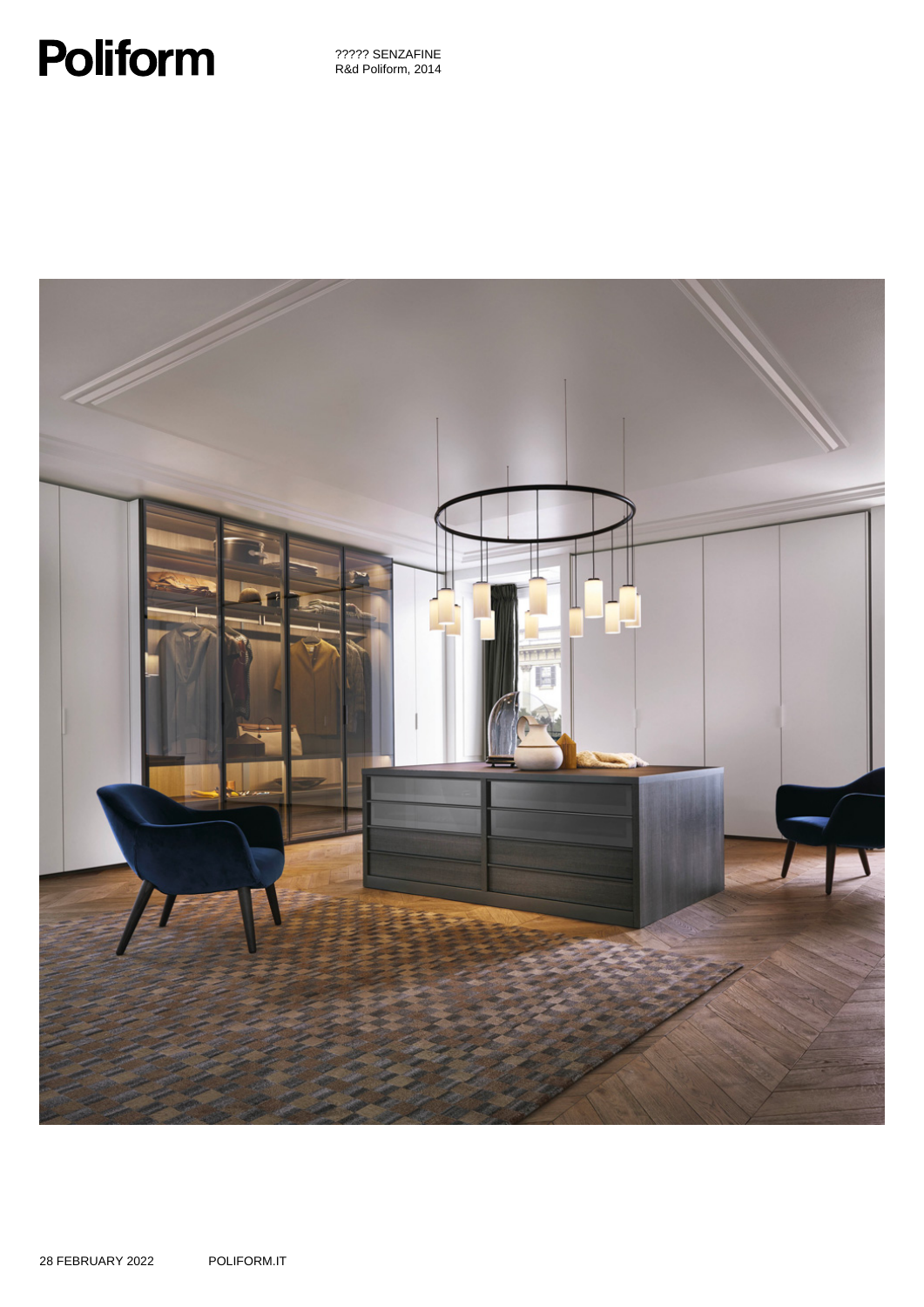

????????

**?????????** ????????? ?????

**?????????** ????????-??????????? ?????

???????

## **?????? ? ??????**



## **???????**

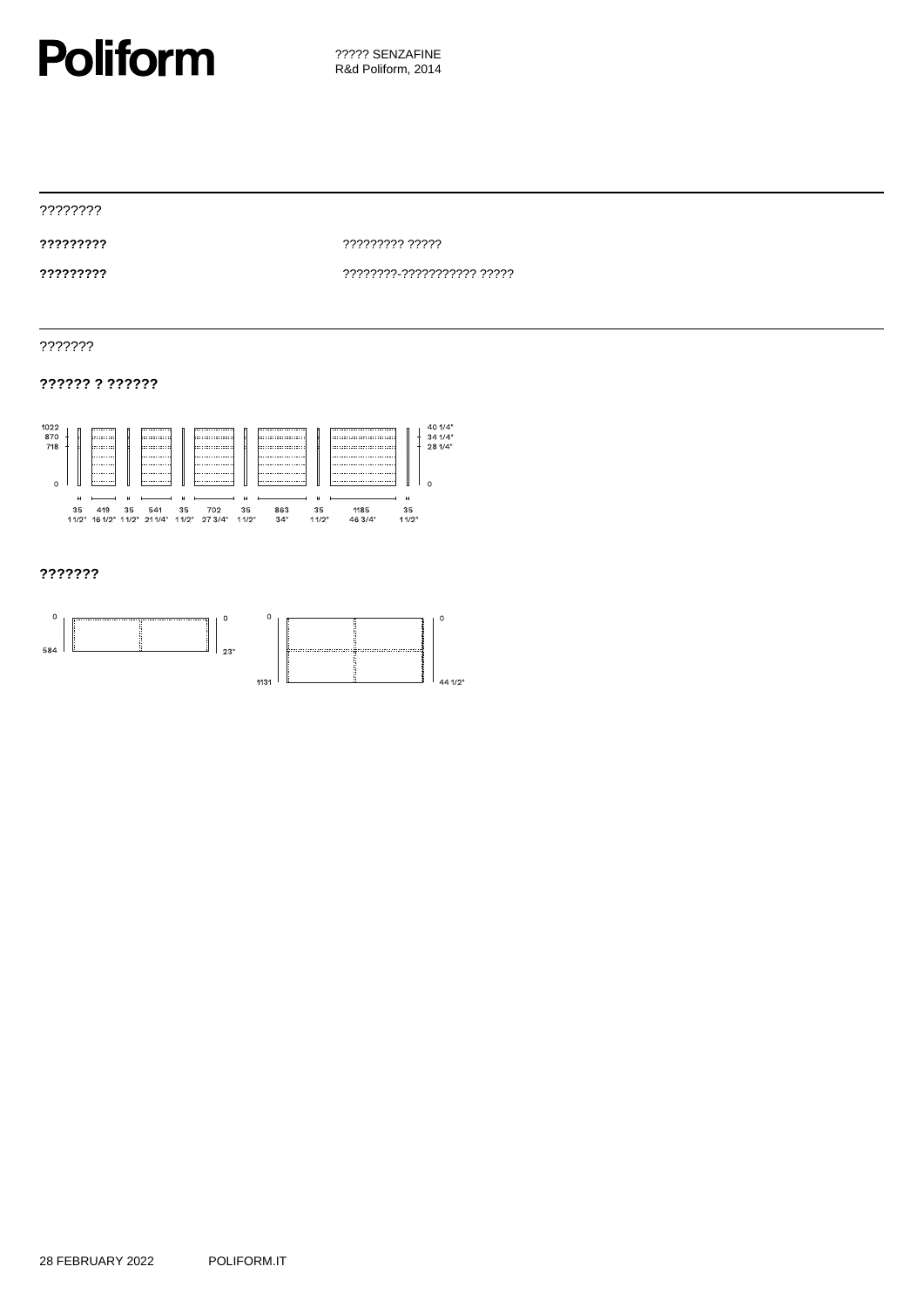## **Poliform**

??????????

**??????????? ?? ??????**



**???????**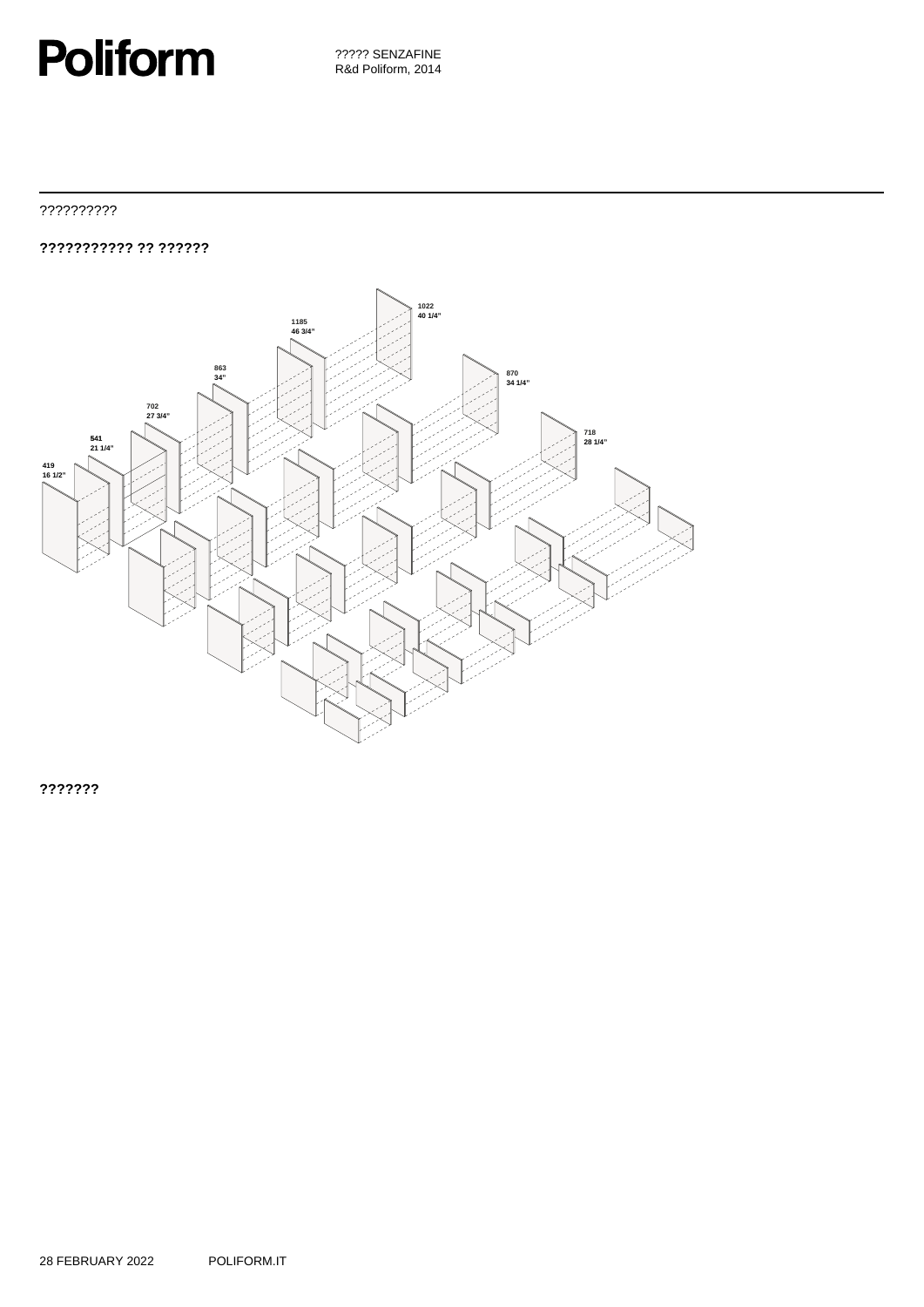

??????? 586 ??-586

??????? 1133 ??





1 ??????? ?????? ???????? 35 ?? 3 ?????? ?? ????????, ???????????? ????? 2912 ??, ?? ???????????,  ${\begin{smallmatrix}777777777777777772760&77\end{smallmatrix}} {\begin{smallmatrix}77777777777778&2760&77\end{smallmatrix}} {\begin{smallmatrix}47777777777&77777&35&77,\end{smallmatrix}} {\begin{smallmatrix}7777777777777777777777772&72840&77\end{smallmatrix}}$  $5.222$ 6 ????? 7 ?????????????? ??????, ??????????? ????? 2840 ?? 8 ??????? ??? ?????? ??? ??????

## ????? ?????????????????



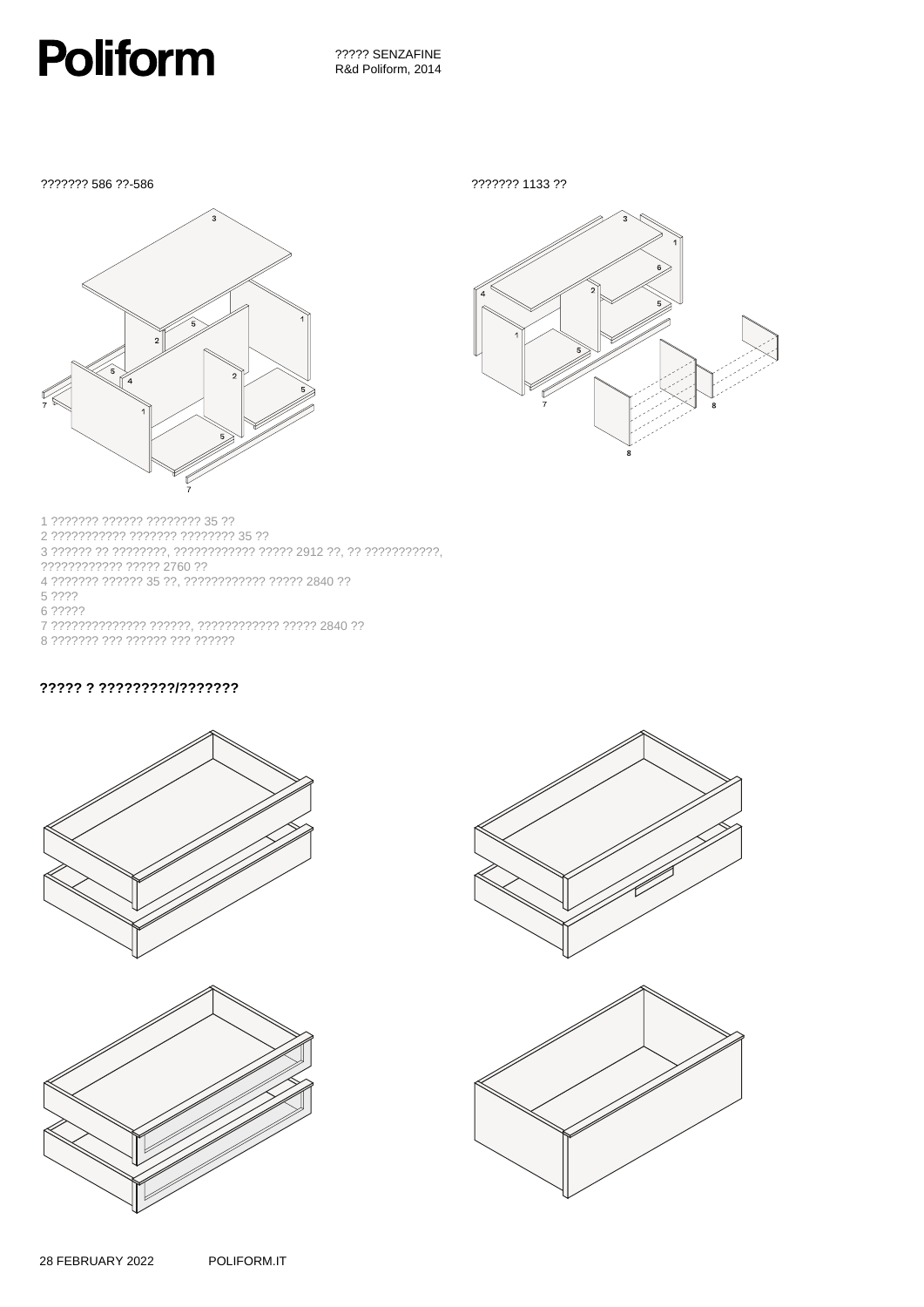

????? SENZAFINE R&d Poliform, 2014







## ??????? ?????????

#### **Nobilitato**



Nobilitato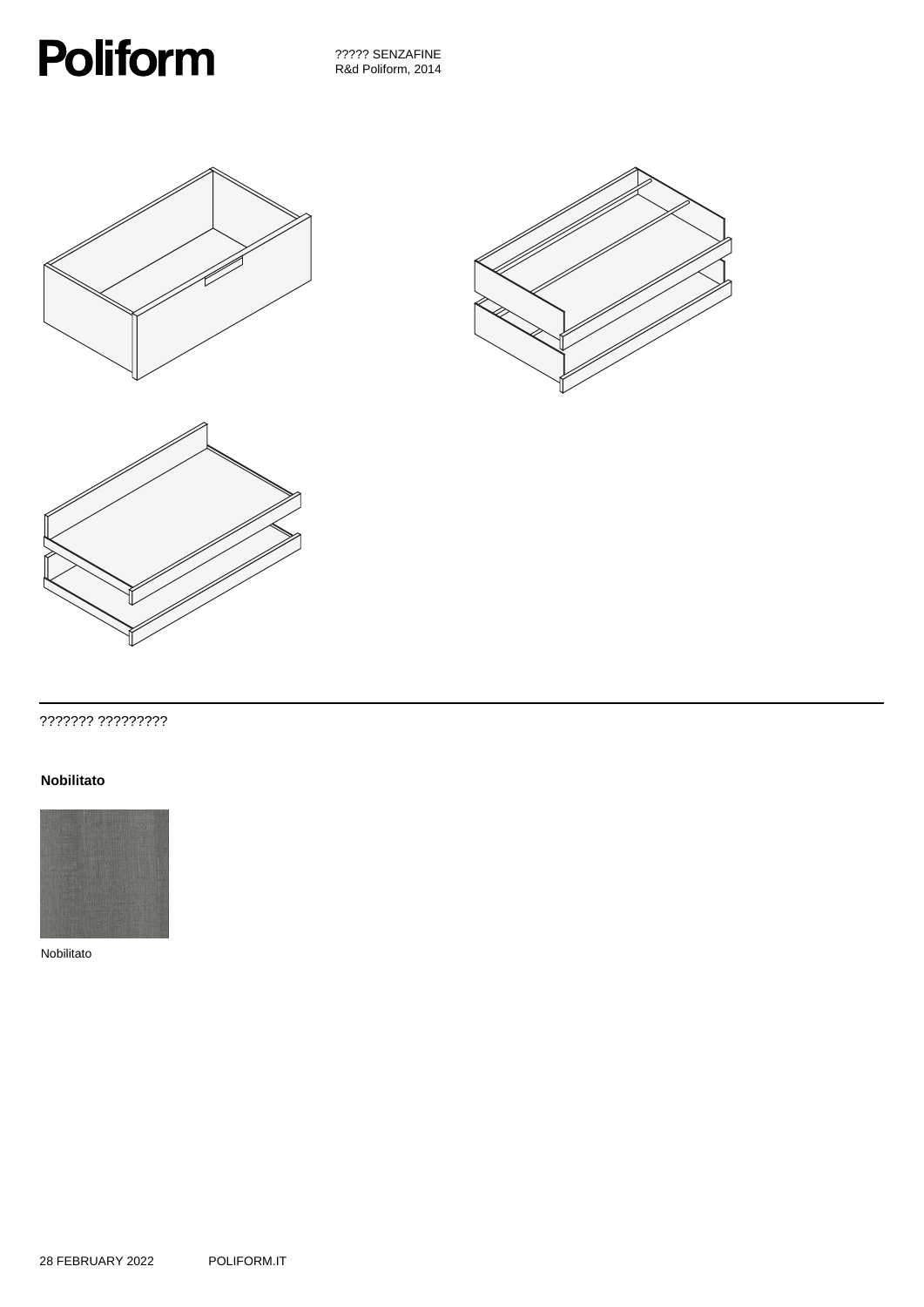

## ??????? ??????? ??????????

#### **Nobilitato**



Nobilitato

#### **Tecnocover**



Tecnocover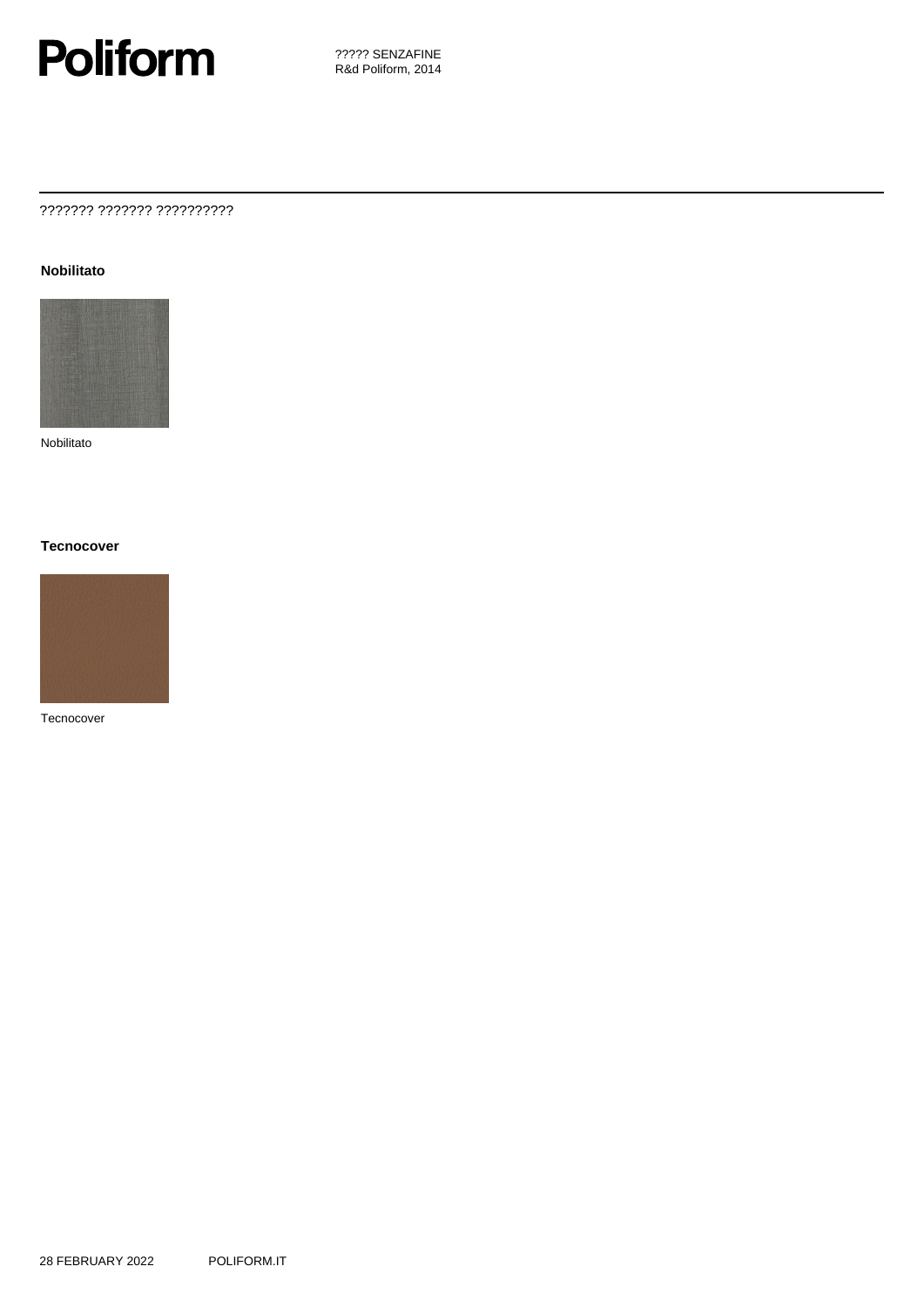

## ??????? ??????? ??????

#### **Nobilitato**



Nobilitato

#### **Vetro**



Vetro riflettente

#### ??????? ??? ??????

#### **Tecnocover**



#### Tecnocover